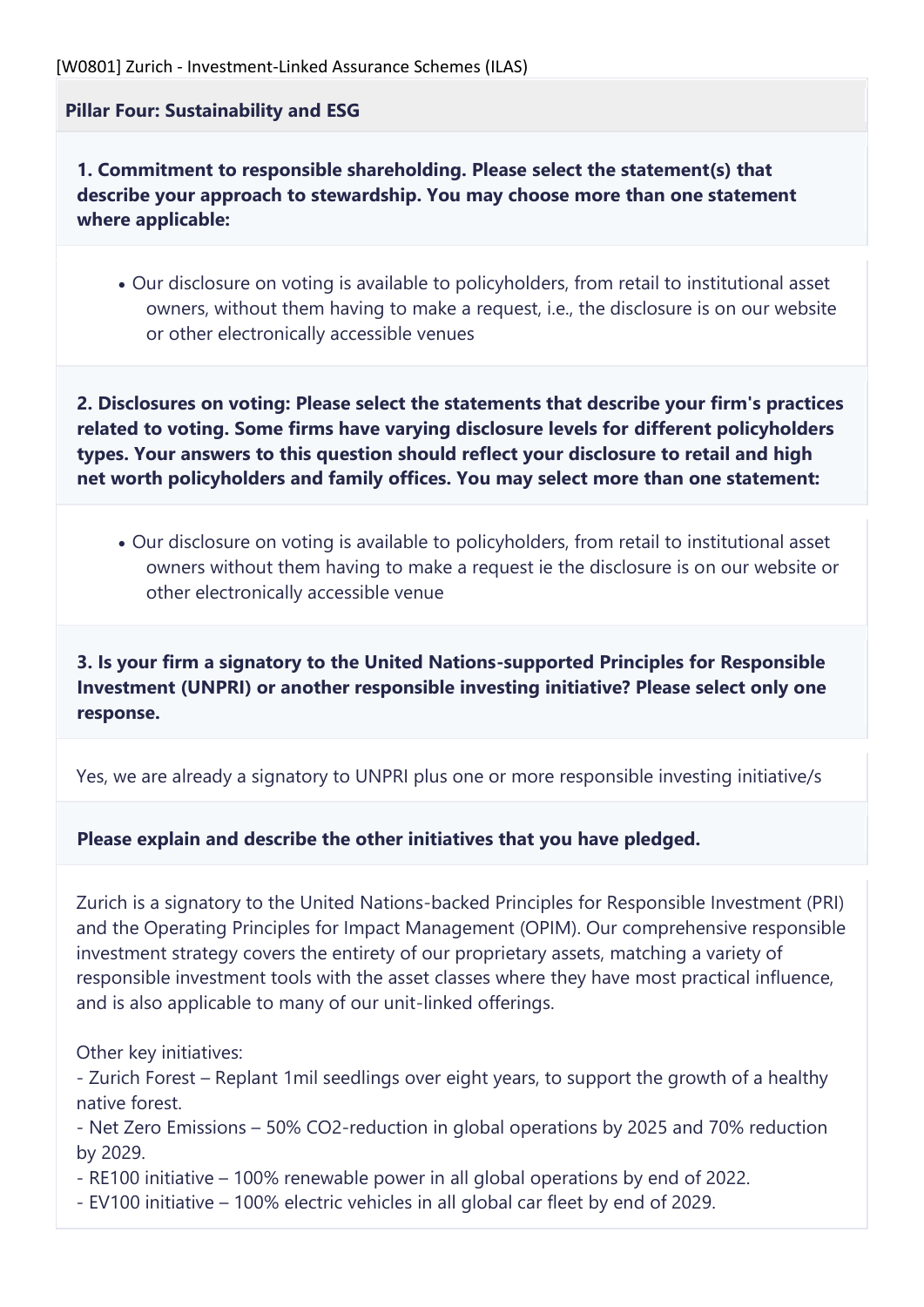- Impact Investments USD 5.8bn in impact investment portfolio as of Dec 31, 2020, and prioritizing the impact that the portfolio generates.
- PaperLess Future Campaign Championing a paperless mindset within the workplace.

Other points to note:

- Lead author of the World Economic Forum Global Risk Report
- Founding member of the Net Zero Asset Owner Alliance
- Member of Coalition for Climate Resilient Investment
- Member of Insurance Development Forum

**4. To what extent will ESG materiality factors influence the ultimate investment/divestment, overweight and underweight decisions? Would you please select only one response?**

# **A. Environmental materiality factors**

80-100% influence on the ultimate investment decisions

## **B. Social materiality factors**

80-100% influence on the ultimate investment decisions

# **C. Governance materiality factors**

80-100% influence on the ultimate investment decisions

**5. What does the firm consider material, and how is an assessment of their impact carried out? Please describe your overall inclusion of E.S.G. factors and how is the inhouse E.S.G. materiality framework defined? Please also explain how you would identify material financial and E.S.G. factors affecting a company, industry, sector, and country.**

The world is transforming at an unprecedented pace. At Zurich, we believe we can have a positive impact in our role as insurer, investor, employer and in society. We have the knowledge, skills and capabilities and spirit to make a difference.

Zurich recognizes the vital role science-based targets play to meet the Paris Agreement's targets by specifying how much and how quickly companies need to reduce emissions. As part of Zurich's Pledge, it is playing an active role in developing industry methodology for measuring the carbon footprint of liabilities to enable setting such targets. Zurich has also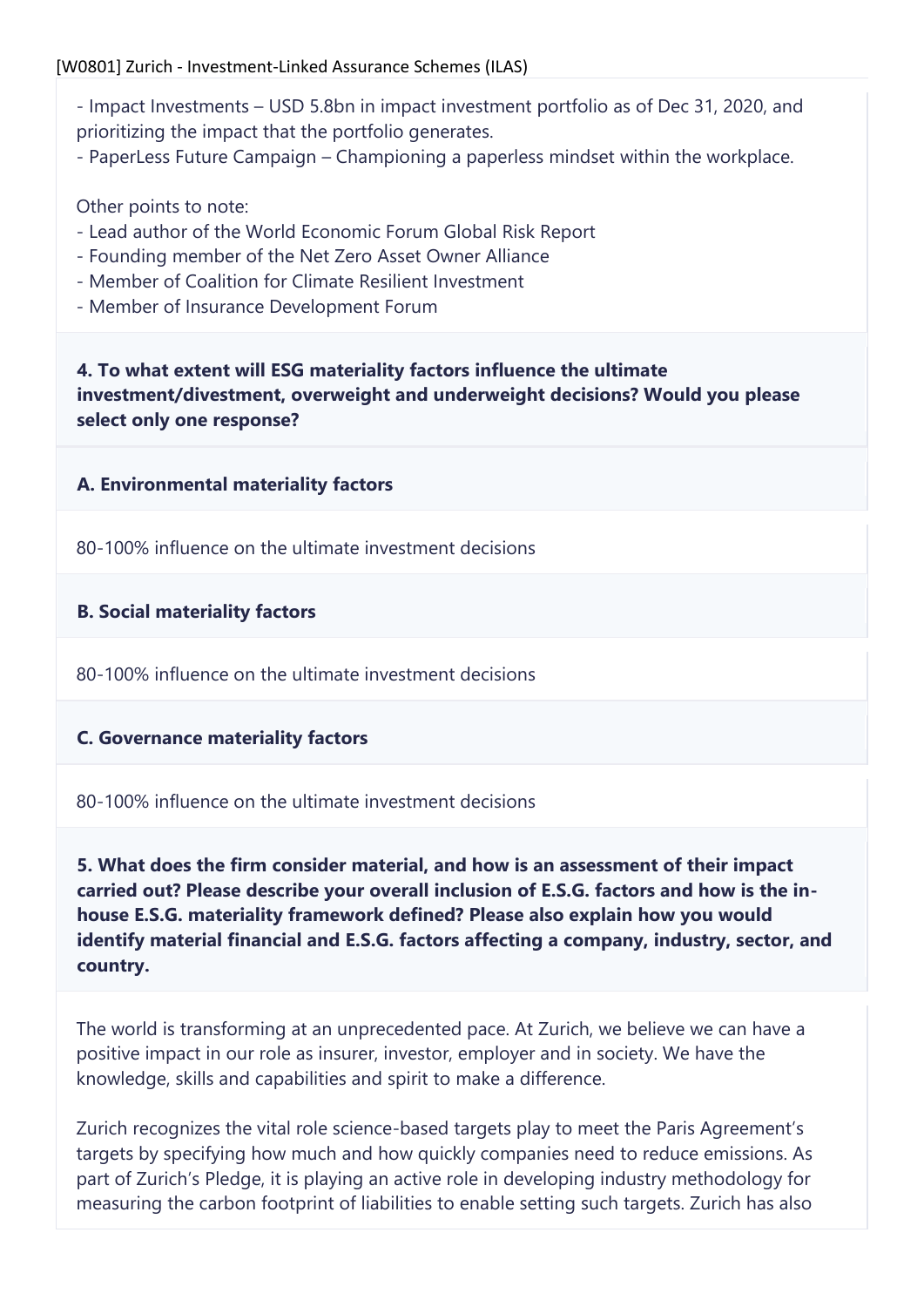joined the Stakeholder Advisory Group of the Science Based Target initiative, a project to help financial institutions align their lending and investment portfolios with the Paris Agreement ambition.

We made a commitment that we will use only renewable energy as power by 2022, and as such have formally joined the RE100, a global leadership initiative bringing together influential businesses committed to 100% renewable electricity. In Hong Kong, we achieved RE100 status in January 2021, 12 months ahead of target.

In addition, we are taking aggressive actions to eliminate single-use plastics and reduce internal paper usage by 80%. With extreme weather events already causing devastation around the world, we will also continue to help those communities most impacted by flooding through its award-winning program to enhance flood resilience, which has already benefitted 225,000 people across nine countries.

Zurich began instituting environmental, social and governance (ESG) considerations into its core business practices in 2012 and became carbon neutral in 2014.

#### \*\*\*\*\*

Zurich strives to be one of the most responsible and impactful businesses in the world. Through our commitment to sustainability, we aim to create sustainable value for our customers, employees, shareholders and the communities where we live and work.

Zurich's 'materiality assessment process' (how we determine what is most relevant to our business) helps us to evaluate which relevant environmental, social and governance (ESG) issues are most critical for Zurich's long-term success.

Using this evaluation, we then analyze the results in what we call a 'materiality matrix.' Zurich identified 10 key groups of stakeholders to include in our assessment of materiality. Through interviews, meetings and surveys with these stakeholders we could identify which ESG issues affected them the most, and also identify the issues they thought Zurich was best positioned to impact.

In this matrix, 'y' (vertical) axis indicates the perceived importance to our external stakeholders of these issues. The 'x' (horizontal) axis indicates the perceived importance of these issues to Zurich. The issues in the top right corner are important to both our stakeholders and our business, and are Zurich's strategic sustainability focus areas.

Using this evaluation, we have identified three strategic sustainability focus areas: climate change, confidence in a digital society, and work sustainability.

#### \*\*\*\*\*

Regarding responsible investment, it is integral to our investment philosophy and approach. For us, it is about managing our assets of approximately USD 200 billion in a way that creates sustainable value - in other words, to do well and do good. When we do 'well', we generate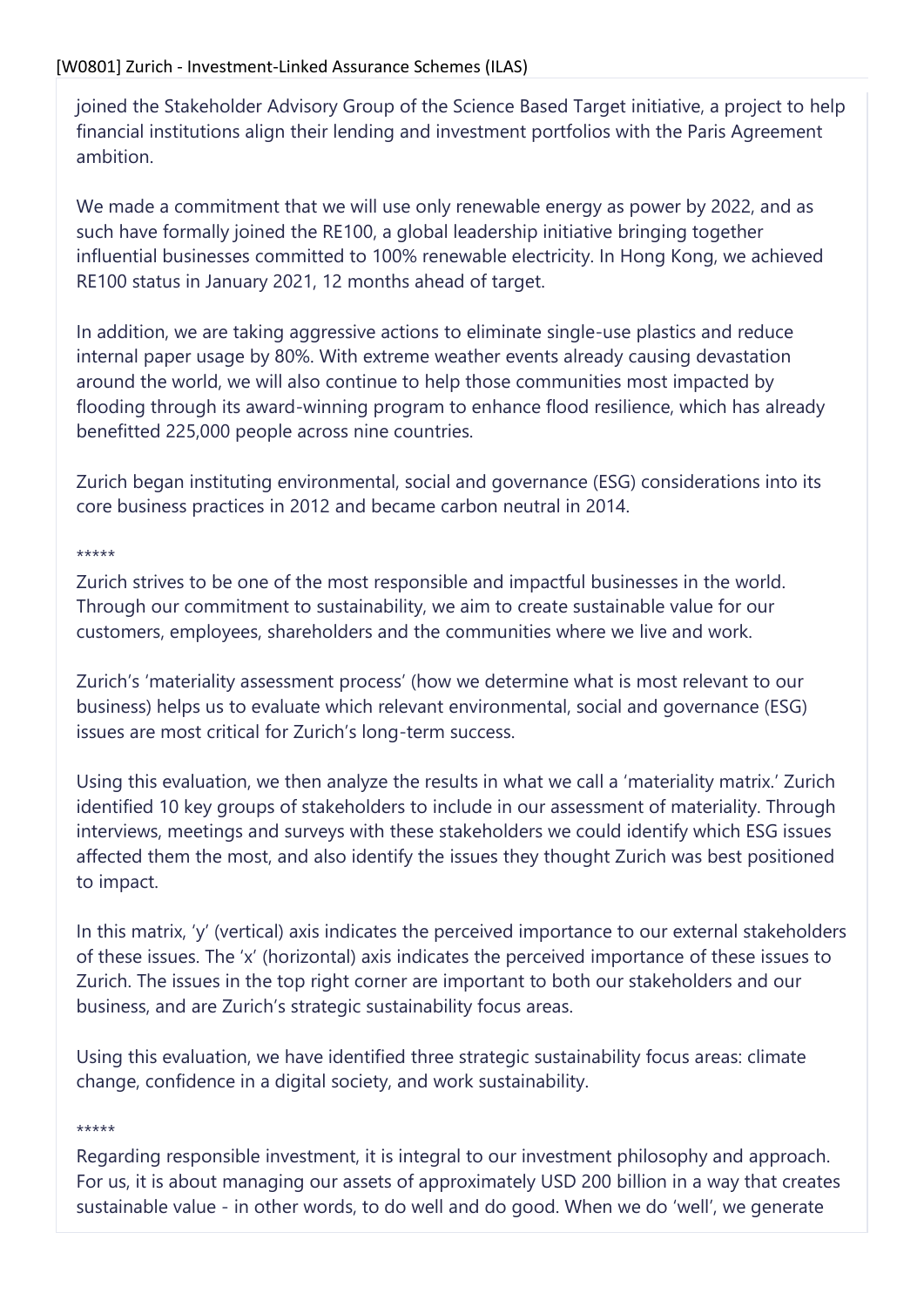superior risk-adjusted returns for our customers and shareholders and when we do 'good' we have a positive impact on society and the communities where we live and work.

Zurich Insurance Group is the leading insurer of the Dow Jones Sustainability Index. The Dow Jones Sustainability Index is one of the most highly regarded measures of sustainability performance of industry, evaluating the sustainability of thousands of publicly traded companies. The fact that Zurich is ranked ahead of so many other financial institutions clearly shows that our commitment to sustainability is real and that our efforts to be known as one of the most responsible and impactful businesses in the world are beginning recognized.

As part of our commitment to sustainability, Zurich is a signatory of the United Nations Global Compact, the UNEP FI Principles for Sustainable Insurance and the Principles for Responsible Investment. Also our approach to proactively address environmental, social and governance factors as part of our day-to-day business activity supports several of the United Nations Sustainable Development Goals (SDGs).

The Group exceeded the USD 5 billion target (USD 6bn in recent Investor Report file://ap.zurich.com/dfs/hk/rdc/MyDocs/ELIOTT.HOWES/Downloads/zurich-investors-intropack-2021.pdf) for its impact investment portfolio set three years ago.

The portfolio includes green bonds, as well as social and sustainability bonds, and commitments to seven private equity funds active in areas such as financial inclusion and clean technology, as well as private debt impact infrastructure investments such as wind or solar farms. In 2018, we developed an impact measurement framework to track the success of our impact portfolio.

Zurich will continue building a portfolio to deliver on its targets, going beyond the USD 5 billion investments originally targeted. Having said that, Investment Management has now decided to take the next step in impact investing, which includes not setting a higher asset volume target. Instead, we are leading the industry by shifting the focus, away from monetary targets to actual impact achieved. We will also invest what is needed to meet our targets of avoiding 5 million metric tons of CO2 equivalent emissions annually and improving the lives of 5 million people a year.

Zurich's impact investment portfolio includes green bonds, social and sustainability bonds, private equity funds active in areas such as financial inclusion and clean technology, as well as impact infrastructure loans for projects such as wind or solar farms. Zurich will continue building a portfolio to deliver on its targets, going beyond the USD 5 billion investments originally targeted.

**6. Do you align your investment policies against the UNSDG, and what impact(s) do you target to achieve? Please select all that apply.**

• Goal 3: Good Health and Well-Being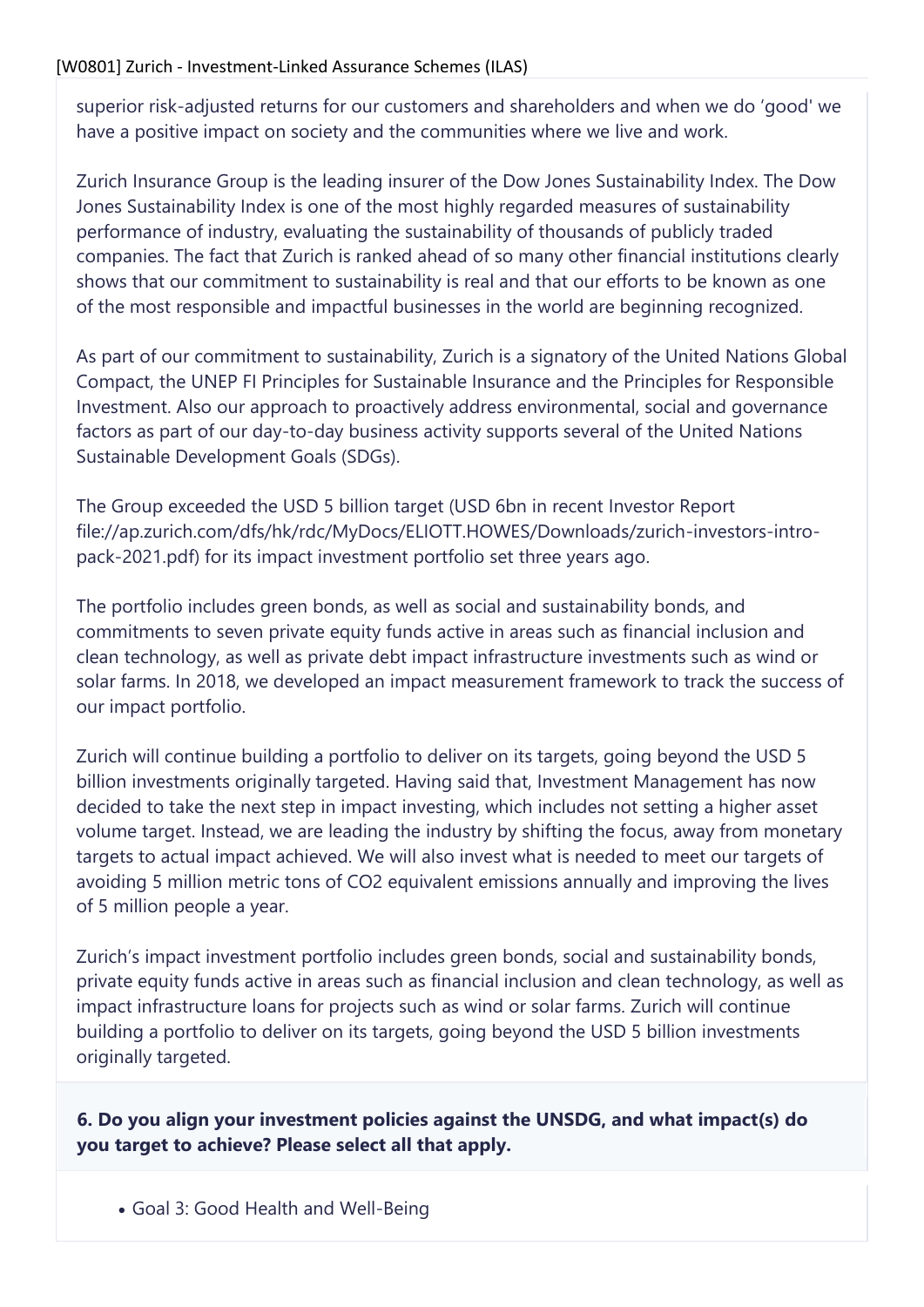- Goal 8: Decent Work and Economic Growth
- Goal 11: Sustainable Cities and Communities
- Goal 13: Climate Action

**7. Does the firm have a statement or policy to promote equal opportunity and diversity?**

Yes

## **8. Does the firm offer diversity training?**

Yes

**9. Does the firm have specific targets to improve equal opportunity and diversity?**

Yes

**10. Does the company disclose quantitative information on gender or ethnic minority employment?**

Yes

**11. Percentage of minorities on the Board**

## **12. Does the firm have any programs or initiatives in support of LGBTQIA+ rights?**

Yes

**13. Percentage of ethnic minority individuals employed by the company in management-level positions**

**Sustainability Reports Upload**